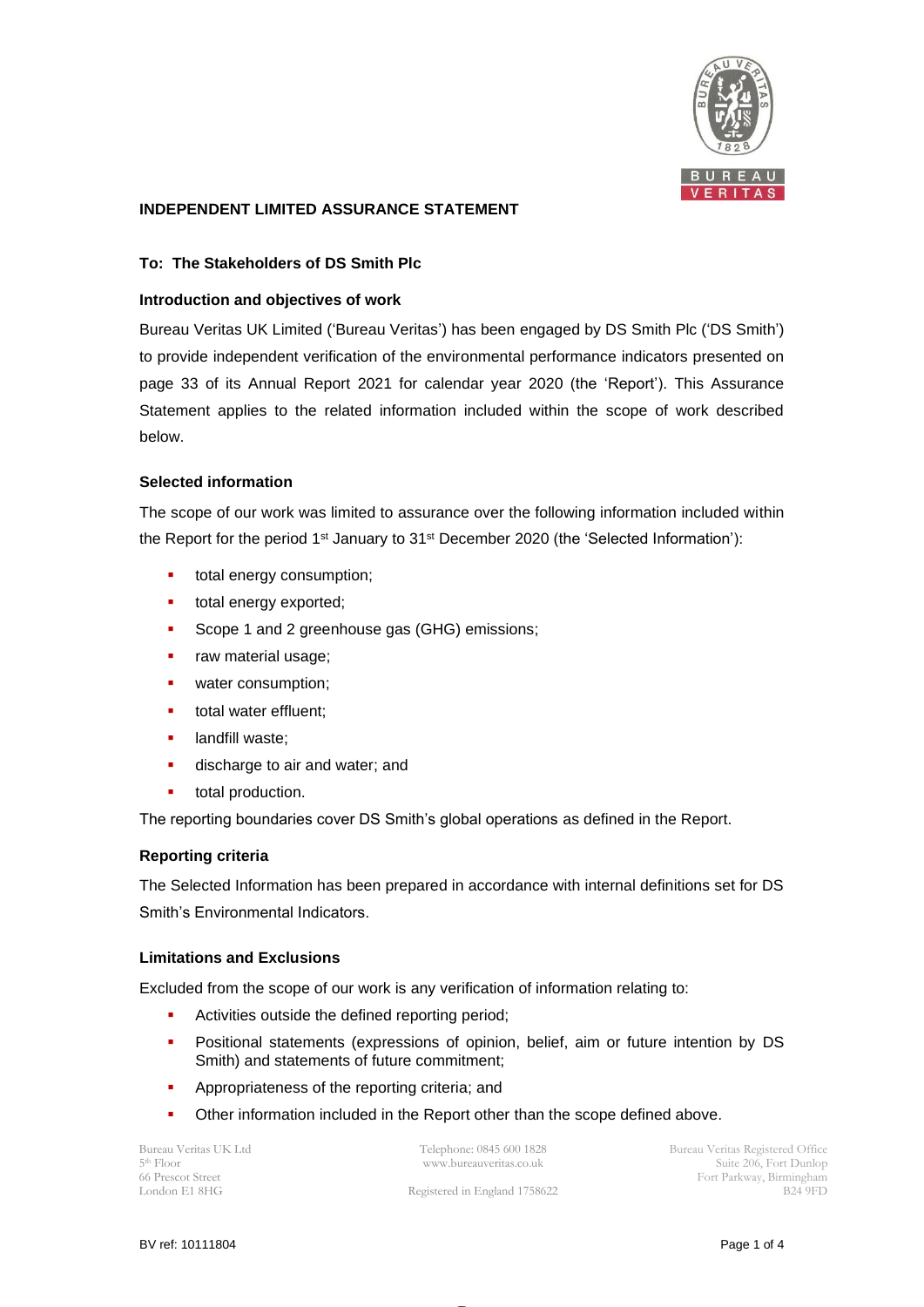This limited assurance engagement relies on a risk based selected sample of environmental data and the associated limitations that this entails. The reliability of the reported data is dependent on the accuracy of metering and other production measurement arrangements employed at site level, not addressed as part of this assurance. This independent statement should not be relied upon to detect all errors, omissions or misstatements that may exist.

### **Responsibilities**

This preparation and presentation of the Selected Information in the Report are the sole responsibility of the management of DS Smith.

Bureau Veritas was not involved in the drafting of the Report or of the Reporting Criteria. Our responsibilities were to:

- Obtain limited assurance about whether the Selected Information has been prepared in accordance with the Reporting Criteria;
- **•** Form an independent conclusion based on the assurance procedures performed and evidence obtained; and
- **Reporting our conclusions to the Directors of DS Smith.**

## **Assessment Standard**

We performed our work to a limited level of assurance in accordance with International Standard on Assurance Engagements (ISAE) 3000 Revised, Assurance Engagements Other than Audits or Reviews of Historical Financial Information, issued by the International Auditing and Assurance Standards Board.

### **Summary of work performed**

As part of our independent verification, our work included:

- 1. Conducting interviews with relevant personnel of DS Smith;
- 2. Reviewing the data collection and consolidation processes used to compile the Selected Information, including assessing assumptions made, and the data scope and reporting boundaries;
- 3. Carrying out nine 'virtual' site visits. Sites were selected from the following locations using a risk-based approach:

Viana kraftliner mill (Paper, Portugal), Rouen (Paper, France), Lebanon (Packaging, USA), Reading (Packaging, USA), Leiria (Packaging, Portugal), Duenas Mill (Paper, Spain), New Castle (Packaging, USA), Riceboro (Mill, USA) and Riceboro (Timber Mill, USA)

Bureau Veritas UK Ltd 5 th Floor 66 Prescot Street London E1 8HG

Telephone: 0845 600 1828 www.bureauveritas.co.uk

Bureau Veritas Registered Office Suite 206, Fort Dunlop Fort Parkway, Birmingham B24 9FD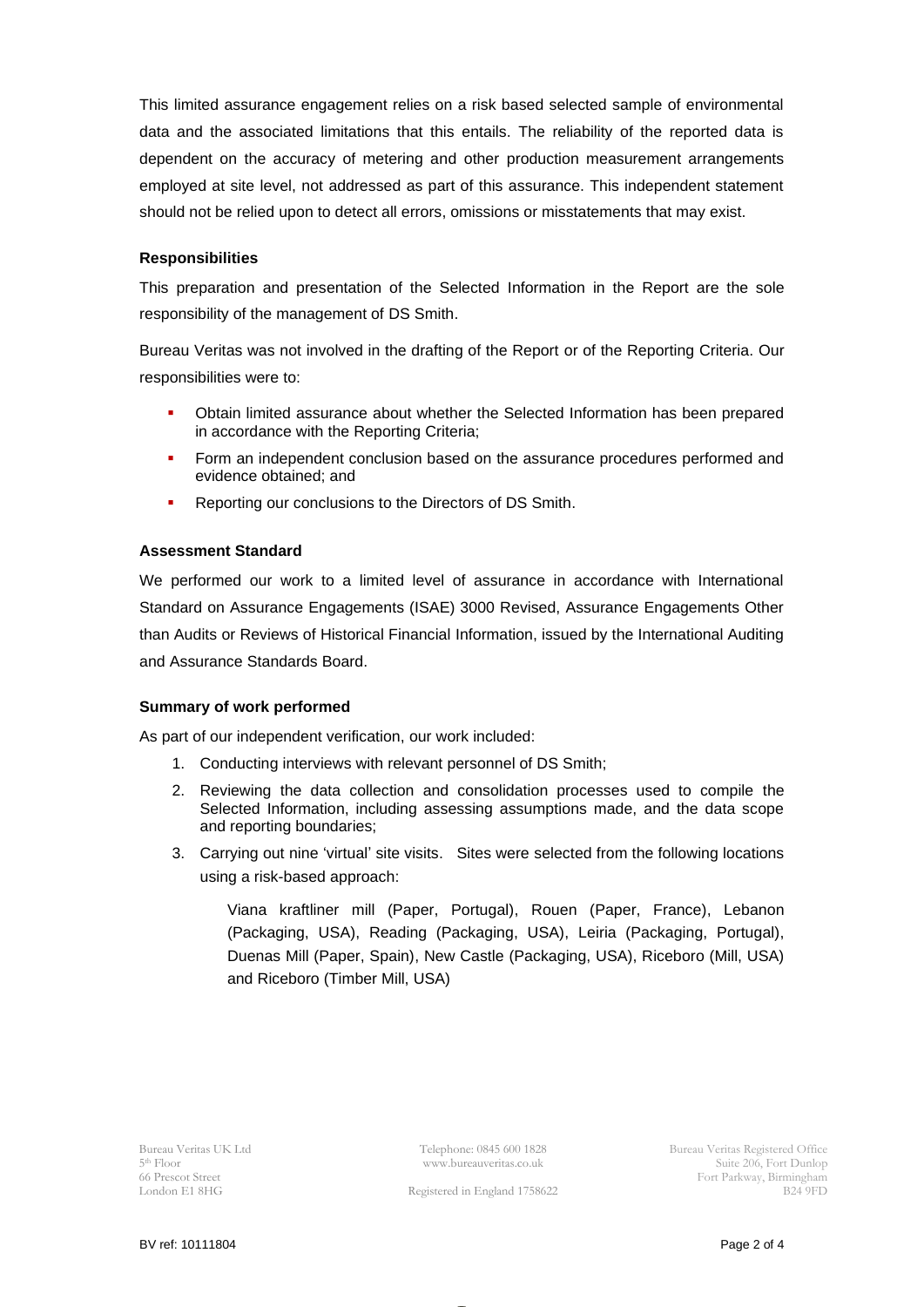4. Conducting remote data verification for a selection of data points for a further nine sites;

Columbia (Packaging), Rouon (Packaging), Zarnesti (Mill), Fordham (Packaging), Uxbridge (Recycling), Almelo (Packaging), Barneveld (Packaging), Gasny (Packaging), St-Just-en- Chaussée (Packaging), Vittel (Packaging), Oftringen (Packaging), Margarethen am Moos (Packaging)

- 5. Agreeing a sample of the Selected Information to the corresponding source documentation;
- 6. Checking the data aggregation calculations performed at Head Office; and
- 7. Assessing the disclosure and presentation of the Selected Information.

# **Conclusion**

On the basis of our methodology and the activities described above for the agreed scope, nothing has come to our attention to indicate that the Selected Information as stated below, and in the Report, are not fairly stated in the in all material respects.

| <b>Reported GHG Emissions</b> |                          |
|-------------------------------|--------------------------|
| $\mid$ Scope 1:               | Scope 2 (market based):  |
| $2,267$ kt $CO2e$             | 764 kt CO <sub>2</sub> e |

Further detailed recommendations are provided in the form of an internal management report to be issued to DS Smith.

# **Statement of Independence, Integrity and Competence**

Bureau Veritas is an independent professional services company that specialises in quality, environmental, health, safety and social accountability with over 190 years history. Its assurance team has extensive experience in conducting verification over environmental, social, ethical and health and safety information, systems and processes.

Bureau Veritas operates a certified Quality Management System which complies with the requirements of ISO 9001:2015<sup>1</sup> , and accordingly maintains a comprehensive system of quality control including documented policies and procedures regarding compliance with ethical requirements, professional standards and applicable legal and regulatory requirements.

Bureau Veritas UK Ltd 5 th Floor 66 Prescot Street London E1 8HG <sup>1</sup> Certificate available on request

Telephone: 0845 600 1828 www.bureauveritas.co.uk

Registered in England 1758622

Bureau Veritas Registered Office Suite 206, Fort Dunlop Fort Parkway, Birmingham B24 9FD